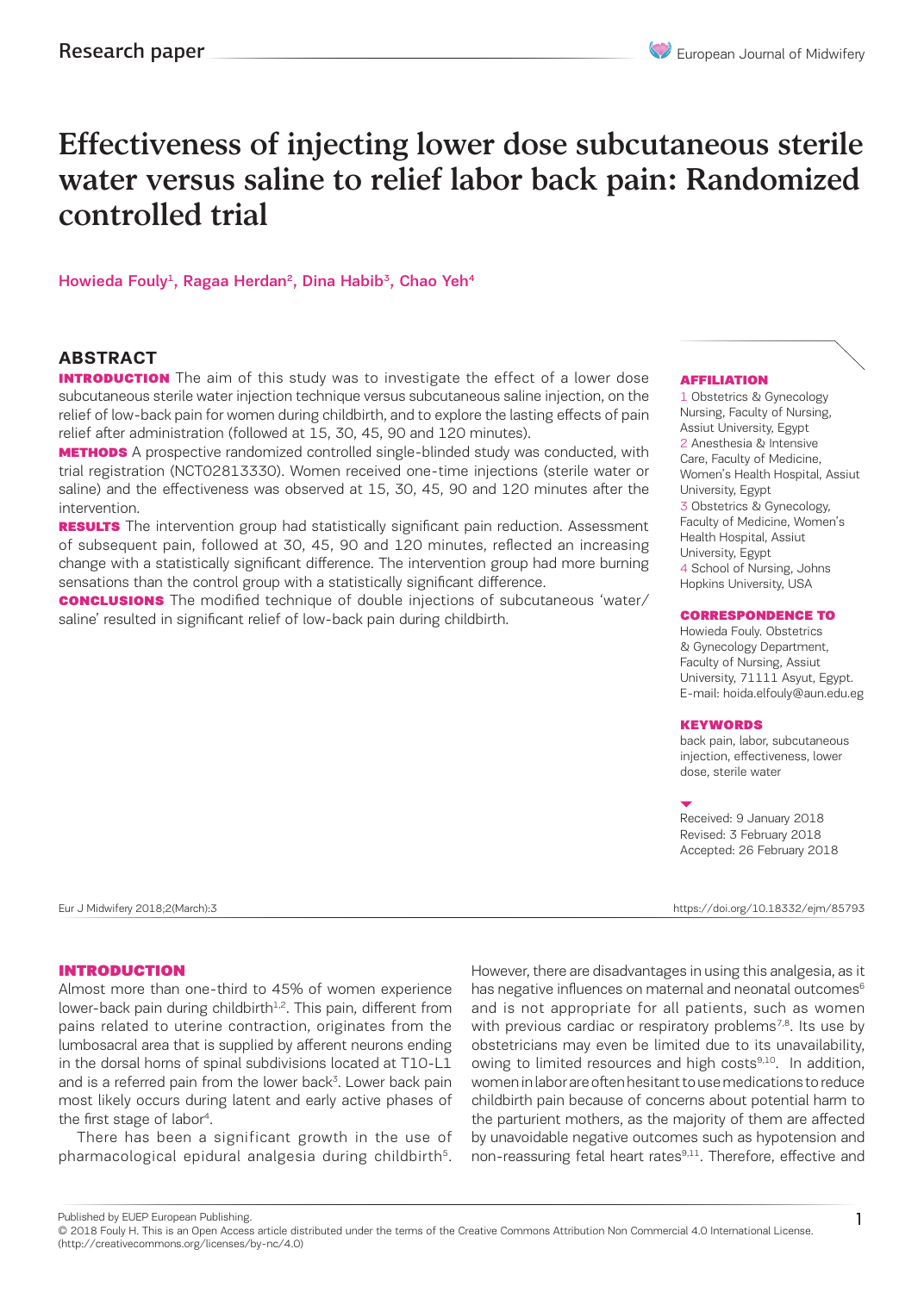safe alternative options are needed to relieve back pain for women during the first stage of labor<sup>12</sup>. Sterile water injection is an alternative option to reduce lower-back pain. It can provide pain relief without negative outcomes. Also, it is suitable and available to use in low resource settings $11$ .

The technique of sterile water injection originated in Scandinavian countries to reduce back pain during childbirth, which is rationalized through somatic swelling at the injection site (mechanical irritation on tissues). Patients feel an immediate brief pain sensation for few seconds during the administration of the sterile water injection $13$ . This mechanism is interpreted through gate control theory in which pain transmission of nerve impulses from peripheral fibers to the cells of the spinal cord can be restrained. When a less painful stimulus (e.g. subcutaneous injection) is applied into the skin, the larger and faster fibers are stimulated. This stimulus then produces an increase in the activity of these fibers and more receptors cells are enrolled to receive impulses that shut the gate to the smaller nerve fibers and prevent the transmission of information about pain to the central nervous system<sup>3,14</sup>. This would brand subcutaneous sterile water injection as an ultimate pain relief choice for labor in the current procedure of childbirth or in low resource settings.

Several systematic reviews were published by Martensson et al.<sup>15</sup>, who reviewed six trials done on water injection. Also, Fogarty<sup>16</sup> reviewed the same six studies; Hutton et al.<sup>11</sup> published a systematic review and meta-analysis for eight trials; Derry et al.<sup>17</sup>, in the recent Cochrane review<sup>17</sup>, analyzed seven clinical trials to ascertain the effectiveness of using SSWI for relieving low-back pain during childbirth. Although all trials confirmed a statistically significant difference between treatment and control groups in pain scores, there is a number of limitations of these trials, such as the small sample size of the participants<sup>11,16-18</sup>. Blind experiment design was not reported in trials<sup>19-21</sup>, which may lead to inaccurate outcomes. Relevant to our study, no trail suggested the use of a different number of injections. In addition, almost all of these studies compared 4 injections versus one, and none of them used two sites for the injections rather than 4 sites. Hence, the current study used a modified number (two) and dose (0.5 mL for each) of subcutaneous water injections to explore the effect of this technique on the relief of lower back pain during labor.

#### **Hypotheses of the study**

**H1:** The lower dose of subcutaneous water injections will achieve significant relief of lower back pain during childbirth. **H2:** The lower dose of subcutaneous water injections will not achieve a significant relief of lower back pain during childbirth.

#### **Purpose of study**

The study objectives were: 1) To investigate the effect of a lower dose subcutaneous sterile water injection (SSWI) and saline injection technique (SSI) for relief of low-back pain for women during childbirth, and 2) To explore the lasting effects of pain relief after administration (followed at 15, 30,

45, 90 and 120 minutes).

#### **Methodology**

The randomized control trial was registered at clinicaltrial. gov (NCT02813330). After baseline data were collected, participants received the injection, pregnant women were randomized into the sterile water injection 'intervention' or saline water injection 'control' group. Outcomes were collected at pre, post, and follow-ups at 15, 30, 45, 90, 120 minutes after the intervention.

#### **Outcomes of the study**

#### Primary outcome

Pain intensity was evaluated with a lower back pain score through a Visual Analogue Scale (VAS), after using a lower dose in only two sites for injection rather than 4 sites reported in previous studies<sup>19,20,22,23</sup>.

#### Secondary outcome

The lasting effects of pain relief were measured after the administration, at 15, 30, 45, 90 and 120 minutes, associated with subcutaneous sterile water injection (SSWI) versus saline procedure.

#### **Participants**

The participants were recruited from pregnant women who were admitted to labor units for childbirth. The eligibility criteria for this study were women who were: 1) aged 18 years or older with spontaneous or induced childbirth at the first stage of labor, 2) Either primipara or multipara with a term singleton pregnancy (between 37 and 41weeks), 3) suffering from low-back pain with the pain intensity  $\geq 6$  on a 10-point scale (VAS) during childbirth, and 4) the fetus was in a cephalic presentation.

Exclusion criteria were: 1) multiple pregnancies, 2) malpresentation, 3) previous cesarean section (CS), and 4) thrombocytopenia, which may cause a flow of blood at the injection site.

#### **Setting**

The study was conducted at Woman Health Hospital (WHH), which is the first specialized hospital for women's health care in Upper Egypt, with a capacity of 300 beds including two labor units (40 beds). One of the two labor units is the emergency labor unit that includes 32 beds in 6 rooms. One room for fetal monitoring, in addition to two labor rooms for normal labor and three operative rooms for cesarean sections. The other unit is the labor ward, which comprised 8 beds and two labor rooms.

#### **Sample Size**

The sample size of 150 participants in each arm was determined to achieve 80% power to detect a clinical significant difference at α=0.05. Scores for pain intensity were on VAS (0-10). The data were derived from a population with (SD) ± 2.5 on VAS, confirmed based on previous metaanalysis $11$ . Thus, the sample size considered the dropout, estimated 10% attrition, and therefore we recruited 165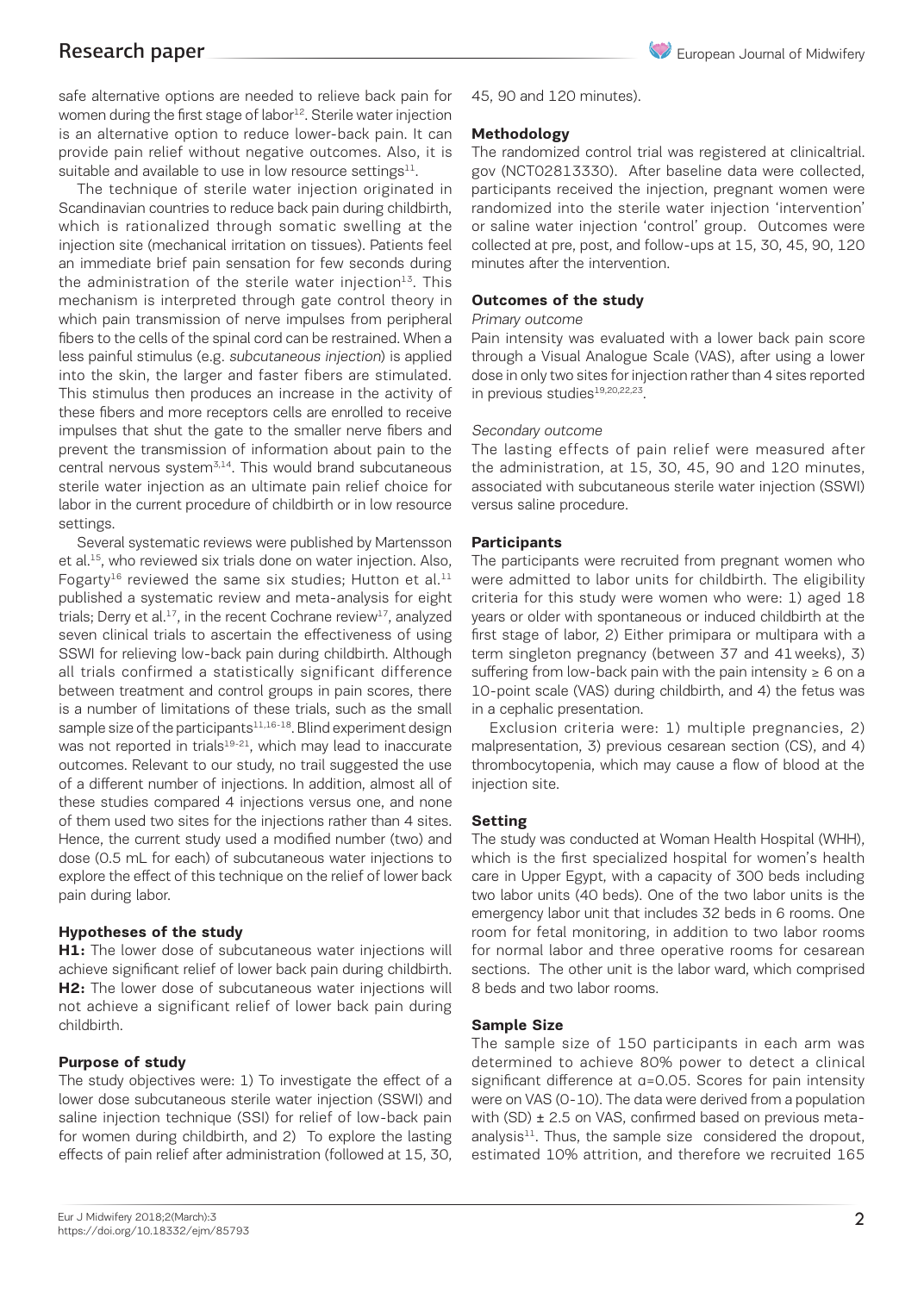

participants in each arm with a total of 330.

#### **METHODS**

This study is based on a lower dose of subcutaneous injections by using two sites for injection rather than four sites, as done in previous studies. Before injection, the base line of pain intensity was evaluated with VAS (Wong-Baker<sup>24</sup>) and documented. After that, the investigator pulled then cleaned the skin with an alcohol wipe. The dose of each injection was 0.5 mL of sterile water in two sites. The two investigators inserted two subcutaneous injections simultaneously, slowly at an angle 45 to 90 degrees to the skin according to the woman's tissue/fat layers; the first group received  $2 \times 0.5$ mL of sterile water injection.

Then two points that extend beyond the area called Michaelis Rhomboid are determined for the injections (Figure 1). Finally, the investigators asked the woman at 15, 30, 45, 90 and 120 minutes, about her pain degree using the scale of pain (VAS). The participants were asked to define degree of pain by choosing a face that described their degree of pain and the investigators registered the pain degree for each participant.

### *Figure 1. Flow of participants through the trial (CONSORT 2010)*



#### **Sterile water injection 'intervention'**

According to Baxter Healthcare Corporation<sup>25</sup>, a sterile water injection 'is water for injection sterilized and packaged in single dose vials'. It contains no antimicrobial agents or other preservatives. It is usually used as a diluent. The participants were given two injections of 0.5 mL SWI, simultaneously and subcutaneously, into the area of the Michaelis Rhomboid above the sacral area, after cleaning the skin with an alcohol wipe (Figure 2).

### *Figure 2. Michaelis Rhomboid points*



#### **Saline injection 'control'**

The participants in the control group were given two saline solution injections subcutaneously into the area of Michaelis Rhomboid, above the sacral area. The rationale for choosing saline solution as a placebo was that saline solution has a balanced osmolality of blood 'isotonic', which meant it can be distributed rapidly into tissue<sup>26</sup>.

#### **Technique for injection**

Each woman was asked if she preferred to take the injection during contraction or not. The investigators instructed the participant that she might feel a burning sensation during the administration of the injection, which disappears in a few (16- 21) seconds but the pain would be relieved within 3-5 minutes and continue up to two hours. Also, women were advised to avoid rubbing the site after injection to avoid fluid leakage<sup>27</sup>.

#### **Training**

The interventionists (HF, PhD nurse; RH, MD physician) were trained through watching videos of subcutaneous injection from previous studies<sup>11,28-30</sup>. Both investigators (HF & RH) had clinical experience of over 15 years in their fields; one is an MD anesthesiologist (RH) and the other is a PhD Obstetrics & Gynecological nursing lecturer (HF). They co-operated during the subcutaneous injection of water/saline.

#### **Randomization**

Study participants were allotted randomly to either one of the two groups via a computer-generated random table. Allocation cover-up was done using an in sequence-numbered sealed opaque envelope. Every envelope was marked with a serial number and contained a card to determine the type of intervention. Once the allocation was done, it could not be changed.

#### **Blinding**

The blinding was followed for both types of injections, and the envelopes of injection procedures were kept in a locker.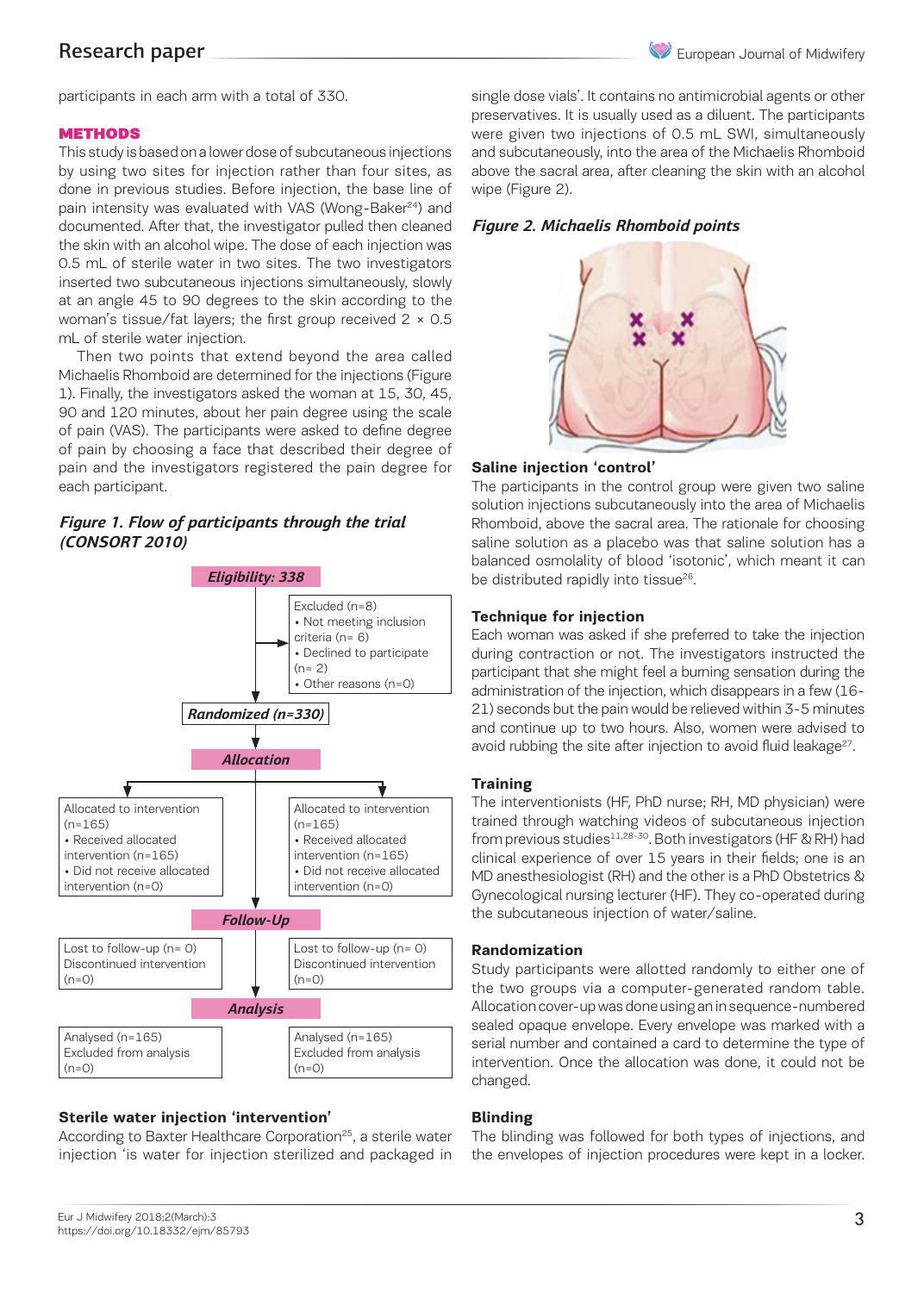The investigator could only obtain and open one envelope, then with the assistance of another investigator administered the subcutaneous water/saline injection according to the procedure detailed in the envelope. The participants were not aware of the type of injection, whether it was sterile water or saline water. The nurse who was caring for the woman was asked to be outside the room during injection to ensure the blindness of the procedure.

#### **Measures**

The outcomes were measured by the following tools: 1) Pain Intensity of Visual analogue scale<sup>24</sup> was used with permission from Wong-Baker Faces Foundation to evaluate the woman's experience of pain and contained 6 faces marked from 0-10. The respondent was asked to determine the face that represented her pain intensity (0 - no pain, 2 - little pain, 4 - more pain, 6 - lot of pain, 10 - worst pain), and this was repeated after 15, 30, 45, 90 and 120 minutes after injection. Finally, the last part included: outcome of labor such as type of delivery, length of the second stage, third stage, newborn weight, head and chest circumference; 2) Demographics questionnaire: included the patient's serial number, age, residence, education level, occupation, current obstetric history, such as number of pregnancy, parity, gestational age in weeks, fetal position, cervical dilatation, membrane condition, induction of labor, and assessment of uterine contraction and descend of the head.

#### **Ethical considerations**

The study was approved by the Institutional Review Board, Faculty of Medicine, Assiut University. The consent form explained the nature of the study and benefits related to pain relief after injection. Also mentioned was the tolerable burning sensation during injections, and withdrawal right from the study without risky effects on the woman's labor process or medication and care received.

#### **Procedures**

After the approval to conduct the study was obtained and the agreement of participants to be included in the study, the baseline data were collected and the participants were randomly assigned to either intervention group or placebo control group. Participants received either sterile water or saline water injections by trained investigators according to group assignment. Study outcomes were collected at every 15, 30, 45, 90 and 120 minutes after the intervention. Study was approved February 2015 and conducted from June to October 2016.

During the injection, the participants were examined for pain sites that were determined by the PhD nurse and the MD anesthesiologist through digital palpation on the painful sites in the lower-back area, mainly over the sacral depressions. Finally, before administration of sterile-water/ saline injection, the participants were asked to express their degree of pain by pointing to the face that described their degree of pain, from a smiling face to a crying face, scaled from 0 to 10, respectively.

Study outcomes were collected at baseline (before the

injection), and at 15, 30, 45, 90 and 120 minutes after the injections, thus comprising six data points.

#### **Study investigator duties**

One investigator (HF) prepared the equipment: two syringes (1 mL each) with 25-gauge needles, sterilized water vile, normal saline (NaCl 0.9%) and antiseptic wipes. Then second investigator (RH) placed the woman in a sitting or left lateral position and the other investigator (HF) reassured the woman during the procedure. The sites for injection were determined based on structure displays of the woman's back. Before the procedure, sacral depressions were palpated for more accuracy. Our study technique used only the lateral two most painful points in the posterior superior iliac crests. An injection was given at the posterior superior iliac crest on the right side and the second injection to the left of the first injection (approximately 2-3 cm apart) (Figure 3).

#### *Figure 3. The study sites of water/saline injection*



#### **Statistical analysis**

Statistical analysis was accomplished using SPSS version 20.0 software (IBM Corporation, USA). For comparisons of VAS and pain degree between the two groups, a student t-test was used. Two-way ANOVA test was used to compare pain scores through different times in each group. Fisher's exact test was used for reported numbers and percentages. Therefore, study categorical data was analyzed via chisquared test. A value of p<0.05 was considered statistically significant. Odds ratio (OR) and 95 % confidence intervals (95 % CI) were calculated. Continuous data were analyzed with a non-parametric test (Mann-Whitney U test).

#### RESULTS

#### **Participant recruitment**

A total of 330 participants were contacted for the study. Eight participants were excluded (four for ineligibility and two declined) from participating in the study. Therefore, allocation for the two arms of the study were 165 each. Follow-up and analysis were done for the allocated number in each arm (Figure 1).

#### **Demographics characteristics of participants**

In Table 1 are presented the demographic data of the participants, the subcutaneous sterile water injection (SSWI)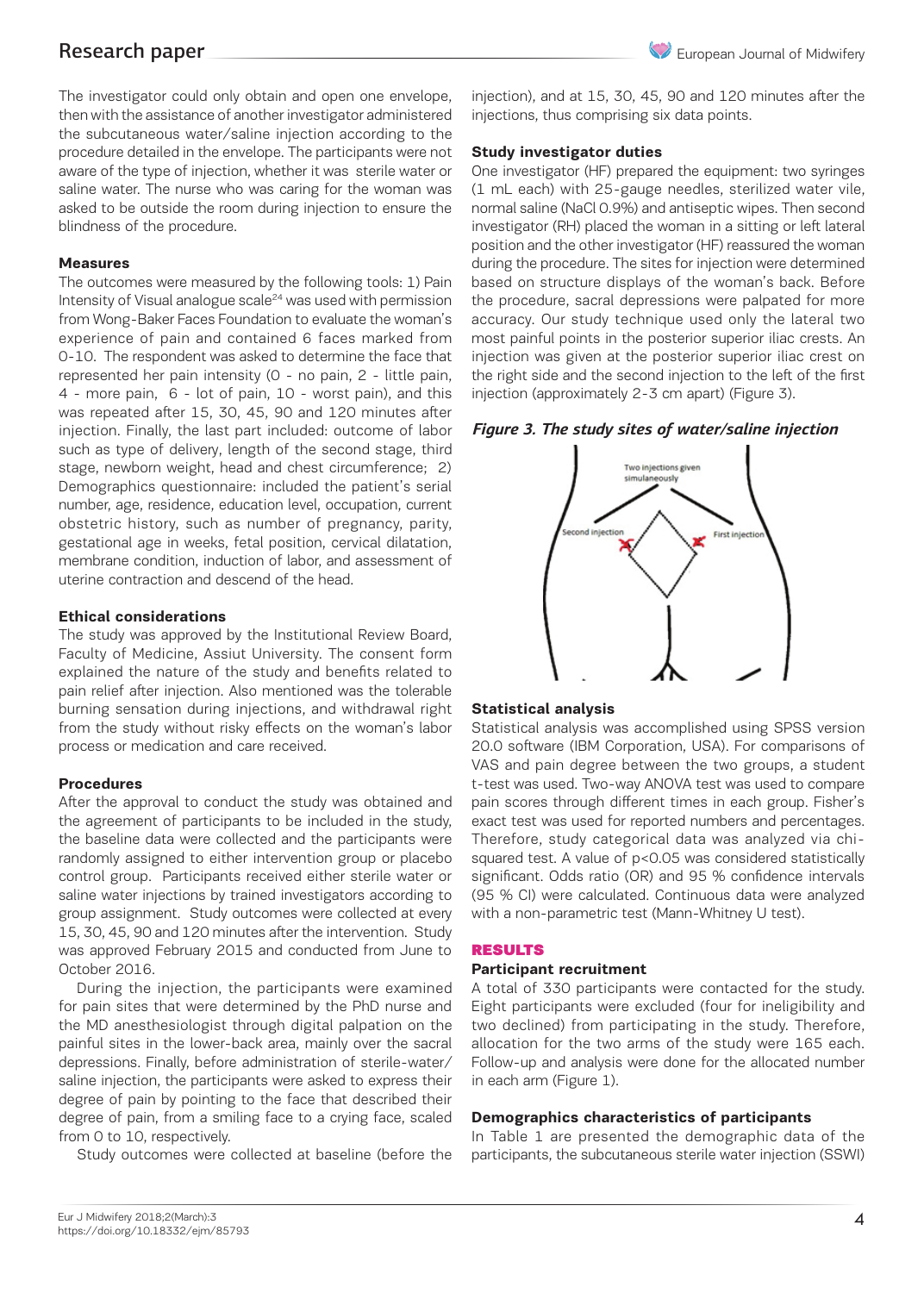*Demographic data ‡*

Residence

**Occupation** 

group versus subcutaneous saline injection (SSI) group, with mean age of the participants of the two groups  $24.6 \pm 5.3$ and  $22.4 \pm 4.1$  years, respectively. The majority of the two groups lived in rural areas (76% vs 70%). Most participants were housewives (95% vs 89%). The mean education level was  $2.9 \pm 4.5$  vs 7.2  $\pm$  1.2, with a statistically significant difference (p<0.000).

In Table 2 are shown the obstetric data and labor outcomes, between the participant groups. Regarding the gravidity, primigravida represented two-thirds of SSWI (60.6%) and half of SSI (50%) participants, respectively, while the parity in both groups was similar in primiparous (50.3%). In labor outcomes both groups had essentially normal labor, 94.4 and

### *Table 1. Demographic characteristics of participants*

*n=165 n=165* Age (mean  $\pm$  SD) <sup>†</sup> 24.6  $\pm$  5.3 22.4  $\pm$  4.1 0.000\*

*Control group p*

*Intervention group*

Rural n (%) 118 (71.5) 116 (70) Urban n (%) 47 ( 28.5) 49 (30)

House wife  $157$  (95) 147 (89) Employment 8 (5) 18 (11)

Educational level Mean (SD)<sup>+</sup>  $2.9 \pm 4.5$   $7.2 \pm 1.2$  0.000<sup>\*</sup> Illiterate (0 years) $\frac{1}{5}$  38 (22.6) 39 (23.6) Read & write (5 years) 14 (8.3) 30 (18.2) Primary (9 years) 49 ( 29.2) 58 (35.2) Secondary (12 years) 56 (33.3) 37 (22.4) University  $(16 \text{ years})$   $11 (6.5)$   $1 (0.6)$ 

‡ SD: Standard Deviation, € Years: the education level based on numbers of education years. ‡ t-test, \*\* p<0.001

99.4%, respectively. The weight of the newborns showed that 70.9% for the SSI group and 45.5% for the SSWI weighed more than 3000 g.

In Table 3 a comparison is given of pain intensity before and after SSWI with time. Participants in the sterile water injection intervention had statistically significant pain reduction (p<0.001), compared to the participants with the saline injection (p<0.001). The subsequent pain assessment after 30, 45, 90 and 120 minutes also showed an increasing absolute change (reaching -40%), with a statistically significant difference (p<0.001).

Table 4 shows a comparison of pain intensity between intervention (SSWI) and control (SSI) at different times.

|                                     |                  | <b>Intervention group</b><br>(SSWI) | <b>Control group</b><br>(SSI) |      |  |  |  |
|-------------------------------------|------------------|-------------------------------------|-------------------------------|------|--|--|--|
| <b>Number of</b><br>pregnancies (N) | $\boldsymbol{N}$ | $\%$                                | $\boldsymbol{N}$              | %    |  |  |  |
| Primigravida                        | 100              | 60.6                                | 83                            | 50.3 |  |  |  |
| More than 1 gravida                 | 65               | 39.4                                | 82                            | 49.7 |  |  |  |
| Parity                              |                  |                                     |                               |      |  |  |  |
| Primi-paras                         | 83               | 50.3                                | 83                            | 50.3 |  |  |  |
| Para 1                              | 28               | 17.0                                | 25                            | 15.2 |  |  |  |
| Multiparas                          | 54               | 32.7                                | 57                            | 34.5 |  |  |  |
| Labor outcomes                      |                  |                                     |                               |      |  |  |  |
| Normal labor                        | 159              | 96.4                                | 164                           | 99.4 |  |  |  |
| C.S.                                | 6                | 3.6                                 | $\mathbf{1}$                  | 0.6  |  |  |  |
| Third stage of labor (duration)     |                  |                                     |                               |      |  |  |  |
| Less than 20 min                    | 124              | 75.2                                | 142                           | 86.1 |  |  |  |
| More than 20 min                    | 41               | 12.4                                | 23                            | 13.9 |  |  |  |
| Newborn weight                      |                  |                                     |                               |      |  |  |  |
| ≤ 3000 g                            | 90               | 54.5                                | 48                            | 29.1 |  |  |  |
| $>3000$ g                           | 74               | 45.5                                | 117                           | 70.9 |  |  |  |

#### *Table 2. Obstetrics data and labor outcomes between intervention and control groups*

### *Table 3. Comparison within group effects over time for the two injections*

|                       |                 | <b>Water injection</b>                     |                              |           |                 | <b>Saline Water injection</b>              |                     |                  |
|-----------------------|-----------------|--------------------------------------------|------------------------------|-----------|-----------------|--------------------------------------------|---------------------|------------------|
| <b>Pain intensity</b> |                 | <b>Change</b><br><b>Score</b><br>Mean (SD) | $\frac{1}{2}$<br>change<br>Ь | p         |                 | <b>Change</b><br><b>Score</b><br>Mean (SD) | $\%$<br>change<br>Ь | $\boldsymbol{p}$ |
| <b>Baseline</b>       | $9.35 \pm 0.79$ |                                            |                              |           | $9.09 \pm 0.93$ |                                            |                     |                  |
| VAS 1 (15 min)        | $7.20 + 0.91$   | $2.15 + 1.04$                              | 24                           | $0.001**$ | $7.11 + 0.84$   | $1.97 + 0.93$                              | 22                  | $0.005*$         |
| VAS 2 (30 min)        | $6.43 + 0.96$   | $2.92 \pm 1.10$                            | 32                           | $0.001**$ | $6.53 + 1.12$   | $2.5 \pm 1.07$                             | 28                  | $0.001**$        |
| VAS 3 (45 min)        | $5.84 + 0.99$   | $3.48 + 1.18$                              | 37                           | $0.001**$ | $6.20 + 1.15$   | $2.88 + 1.4$                               | 32                  | $0.001**$        |
| VAS 4 (90 min)        | $5.76 \pm 0.70$ | $3.70 + 1.03$                              | 38                           | $0.001**$ | $6.37 + 7.74$   | $2.85 \pm 1.8$                             | 31                  | $0.001**$        |
| VAS 5 (120min)        | $6.17 \pm 1.02$ | $3.73 + 1.03$                              | 41                           | $0.001**$ | $5.60 + 1.13$   | $3.72 + 1.75$                              | 40                  | $0.001**$        |

€ Baseline of pain before subcutaneous sterile water injection. \* p<0.005 \*\* p<0.001 ѣ Difference/change from the baseline of pain score and after injection. SD: Standard Deviation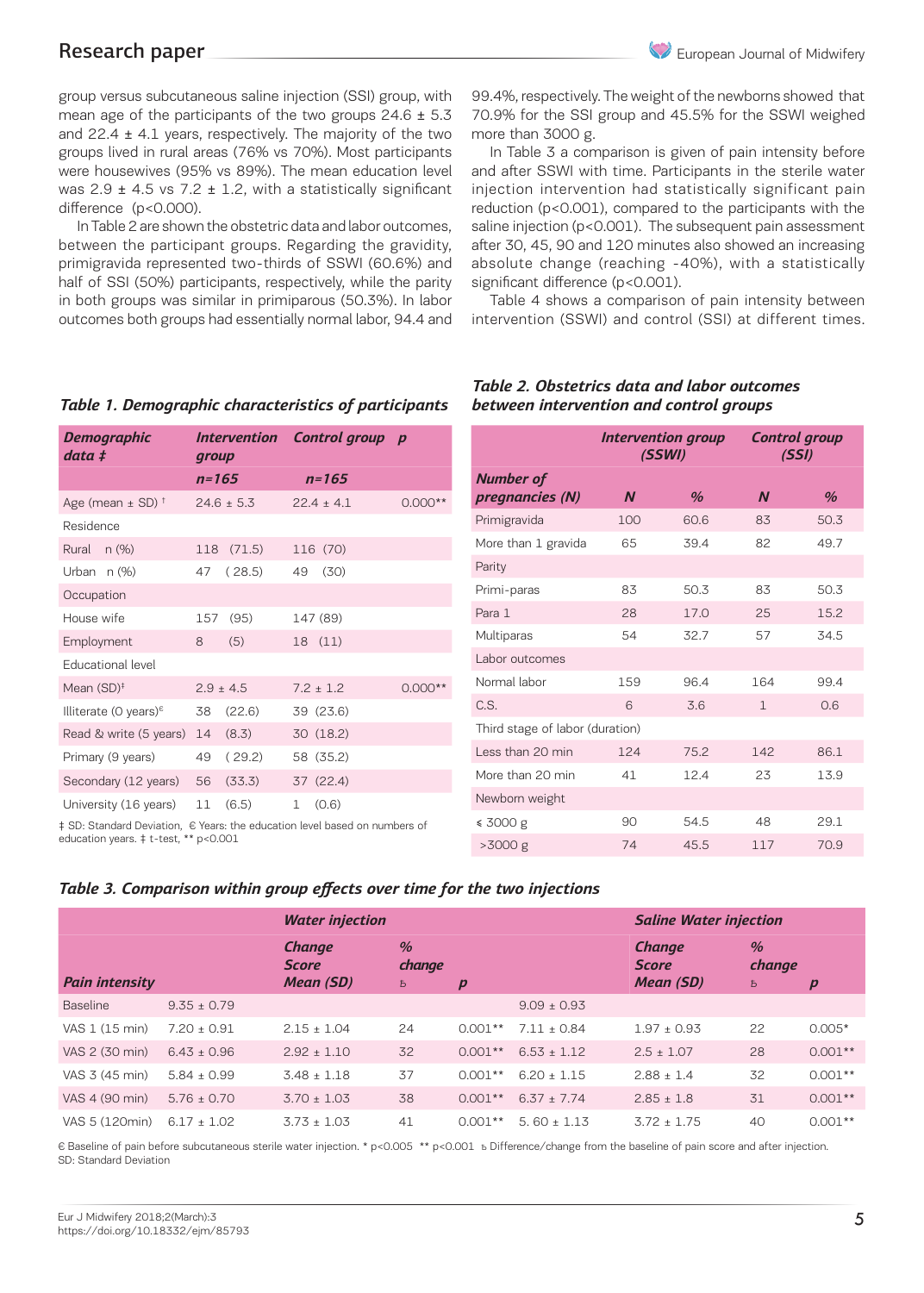Using VAS for assessment of pain, a statistically significant difference was obtained between baseline Mean (SD) (9.35  $\pm$  0.73) vs (9.09  $\pm$  0.93) before injection of SWI and SSI, respectively. Pain assessment at 45 and 120 minutes showed a statistically significant difference (p<0.001).

Table 5 shows the relationship between points of time and pain score after SSWI and SSI. ANOVA test findings showed that the difference in pain score at each point of time from the origin mean score was 2.08, 2.39, 4.43, 6.55 and 2.08, respectively, at 15, 30, 45, 90 and 120 minutes with a

#### *Table 4. Comparison between group effects over time for the two injections*

|                                        | Intervention Control          |                            | Mean<br>change <sup>5</sup> | $\boldsymbol{p}$ |
|----------------------------------------|-------------------------------|----------------------------|-----------------------------|------------------|
|                                        | <b>SSWI Mean</b> SSI Mean     |                            |                             |                  |
| <b>Baseline</b><br>$(VAS)^{\epsilon}$  | $9.35 + 0.79^*$ $9.09 + 0.93$ |                            | $0.26 + 1.20$               | $0.005*$         |
| VAS 1<br>$(15 \text{ min})$            | $7.20 \pm 0.91$               | $7.11 + 0.84$              | $0.08 + 1.20$               | 0.568            |
| VAS <sub>2</sub><br>$(30 \text{ min})$ | $6.43 + 0.96$                 |                            | $6.53 + 1.12 - 0.10 + 1.5$  | 0.405            |
| VAS <sub>3</sub><br>$(45 \text{ min})$ | $5.84 + 0.99$                 |                            | $6.20 + 1.15 - 0.35 + 1.5$  | 0.001            |
| VAS <sub>4</sub><br>$(90 \text{ min})$ | $5.76 + 0.70$                 | $6.37 + 7.74 - 0.81 + 8.1$ |                             | 0.251            |
| VAS 5<br>$(120 \text{ min})$           | $6.17 + 1.02$                 | $5.60 + 1.13$              | $0.53 + 1.4$                | റ ററ             |

€ Baseline of pain before subcutaneous sterile water injection. \* p < 0.005 \*\* p < 0.00 ѣ Difference between the Mean pain measure of each group at labelled times. ‡ SD: Standard Deviation

#### *Table 5. Relationship between points of time and pain score after SSWI and SSI*

| <b>Point time of</b><br><i>injection</i> | <b>Mean</b><br>square | <i><b>*Difference</b></i><br>pain point DF F |     |        | $\boldsymbol{p}$ |
|------------------------------------------|-----------------------|----------------------------------------------|-----|--------|------------------|
| <b>Before SSWI</b><br>injection          | 7.340                 |                                              |     |        |                  |
| VAS 1 (15 min)                           | 5.252                 | 2.08                                         |     | 6.190  | $0.00**$         |
| VAS 2 (30 min)                           | 4.942                 | 2.39                                         |     | 5.611  | $0.04*$          |
| VAS 3 (45 min)                           | 2.911                 | 4.43                                         | 164 | 3.004  | $0.05*$          |
| VAS 4 (90 min)                           |                       | 6.55                                         |     | 1.613  | 0.20             |
| VAS 5 (120 min)                          |                       |                                              |     | 6.190  | $0.00**$         |
| Before SSI<br>injection                  | 7.525                 |                                              |     |        |                  |
| $15 \text{ min}$                         | 13.108                | $-5.573$                                     |     | 23.439 | $0.00**$         |
| 30 min                                   | 29.866                | $-22.34$                                     |     | 32.415 | $0.01**$         |
| 45 min                                   | 19.472                | $-11.94$                                     | 162 | 17.717 | $0.00**$         |
| 90 min                                   | 97.738                | $-14.21$                                     |     | 1.643  | 0.197            |
| 120 min                                  | 26.749                | $-19.22$                                     |     | 34.052 | $0.01**$         |

\*ANOVA test used to measure relationship between points of time injections and pain score \* p<0.005 \*\* p<0.00

¥ Difference pain point = Mean square before injection – Mean square after injection = difference of pain at each time point.

statistically significant difference (p<0.000, 0.04, 0.05, 0.20 and 0.00, respectively). Also, saline-test findings showed that the pain score decreased by -5.573, -22.34, -11. 94, -14.21 and -19.22, respectively, at 15, 30, 45, 90 and 120 minutes, with a statistically significant difference (p<0.00, 0.01, 0.00, 0.19 and 0.01, respectively).

Figure 4 illustrates the woman's feeling of burning sensation during injections of two different fluids water or saline, showing that SSWI has more burning sensation than SSI with a statistically significant difference (p<0.000).

### *Figure 4. Comparison between type of injectable fluid and client response*

Comparison between type of injectable fluid & client response



#### DISCUSSION

This randomized controlled trial was the first study to use sterile water injections to relieve lower back pain in women using a lower dose through a double injection, rather than four injections as done previously, with women who received saline water injection as the control group. Our findings show that participants in the sterile water injection group reported a gradual decrease of pain intensity after the injection. The change in scores of pain intensity was statistically significantly greater than the scores that participants reported in the control group. The study findings should be interpreted with caution due to the following limitation: we did not compare our new two-sites technique of injection with the four-sites technique used in previous studies. However, our conclusion confirmed statistically significant results related to pain relief using the new two-site injection technique.

The comparison between baseline Means and SDs for the two groups, sterile water injection and saline injection, showed a significant difference, while change in pain percentage achieved an assumed SD (2.4%) in our study that almost matched the assumed SD reported by a metaanalysis study $11$ .

The primary outcome of this study was based on the evaluation of pain intensity after injection of SSWI or SSI. Our findings after two hours showed an increasing per cent change, with a statistically significant difference (p<0.000). It was observed that the per cent change with SSWI was better at 15, 30 and 45 min, while SSI was more than SSWI at 90 min after injections. Therefore, this study achieved a good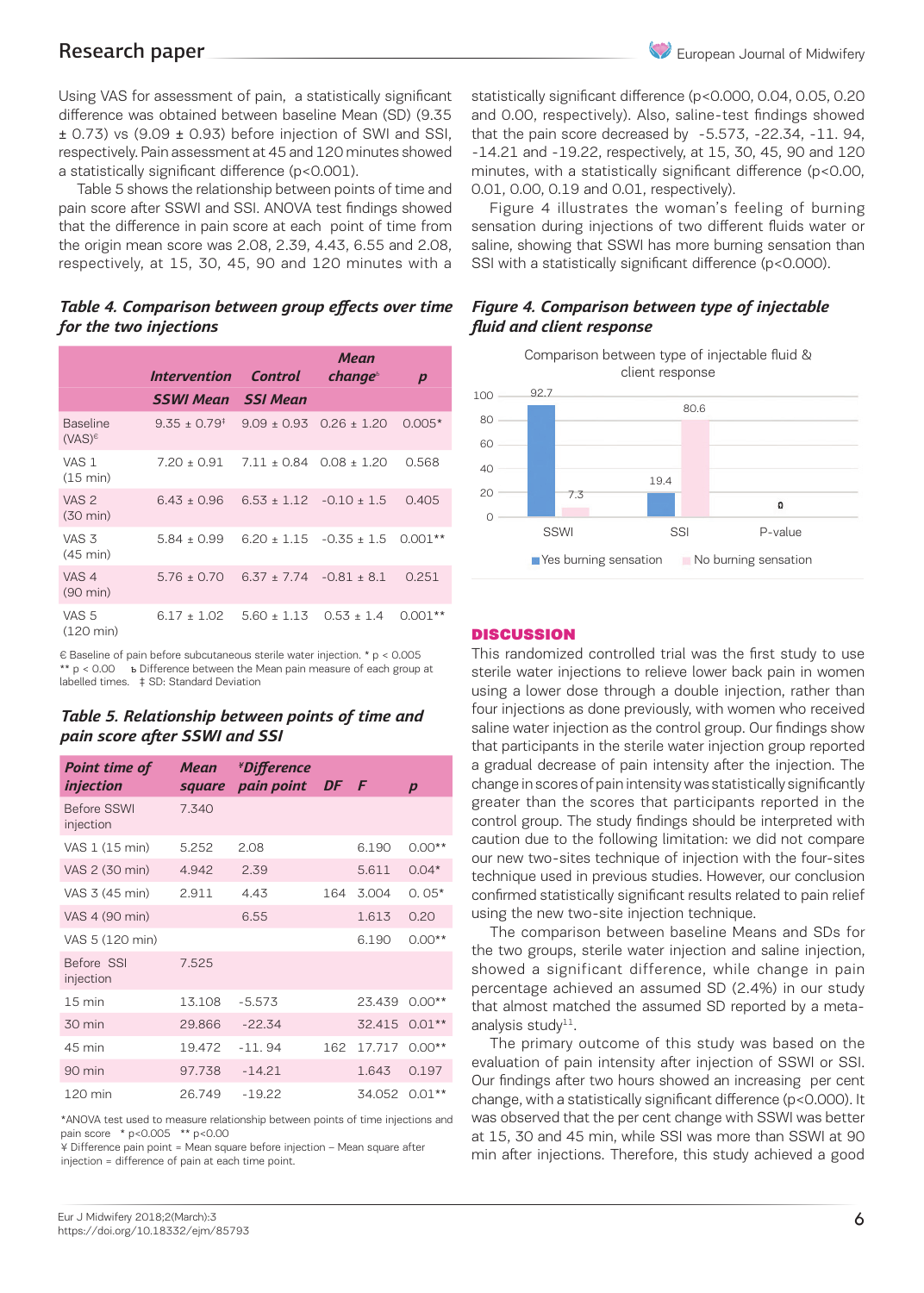positive result for the use of the lower dose alternatives of 'sterile water/saline', for relieving the lower back pain during childbirth.

Our study findings revealed a statistically significant difference between VAS before SSWI and after subsequent assessments (p<0.000). These results match those of Cui et  $al.$ <sup>31</sup>, who suggested that sterile water injection has a greater effect on reduction of pain than saline, with a significant difference shown by VAS scores. In addition, it has been reported<sup>29,32-33</sup> that subcutaneous water injection was shown to provide powerful pain relief, with a statistically significant decrease in pain as early as 10 minutes, and at up to 45 and 90 minutes, following subcutaneous injections of 0.5 mL sterile water. These studies used the four-injections technique.

Our study also used VAS to compare childbirth pain before and after SSI. The comparison shows a statistically significant difference between VAS before SSI and after subsequent assessments. Therefore, these findings are in line with Cui et al.<sup>31</sup>, who showed that normal/isotonic saline injections had a significant effect in relieving lower back pain.

Regarding the adverse effect of using two different types of injectable fluids, either water or saline, on a woman's feeling of a burning sensation during injection, our results showed that SSWI has a larger burning sensation than SSI, with a statistically significant difference. These findings match studies done by Saxena<sup>28</sup>, who reported that brief pain during injection administration was more noticeable with sterile water than saline. However, the fact that some women asked for more SSWI, despite its burning sensation, shows that injection pain is bearable and does not prevent women from using a sterile water injection. In addition, Cui et al.<sup>31</sup> reported that the experimental group had a greater change in preand post-injections scores than the control group, which revealed a positive experience regardless of pain perception. On the other hand, studies $17,30,34$  have reported that the brief penetrating pain associated with the administration of the sterile water injection had negative effects on participant experiences.

Regarding the effect of the type of injectable fluid on subsequent pain scores, our study showed that both types (water and saline) have a significant effect on pain relief with a difference between both types. These findings are confirmed by similar findings reported<sup>35</sup> that confirmed that both groups had a reduction in pain scores after injections, comparable to pain before injections, and verified that sterile water had a superior pain-relieving effect compared to that of normal saline.

This study also focused on using two injections which meant a lower dose than for the four sites, reported in previous studies. There were insufficient data to compare our findings related to the number of injections or lower dose of pain relief. However, there was indirect proof found in a study by Martensson et al.<sup>15</sup> who applied double injection routes, intracutaneous or subcutaneous, to compare them. The indirect proof was related to using two sites for the injections, two for subcutaneous and two for intracutaneous, and their results showed that a woman's pain was significantly

less with subcutaneous injections.

Despite the well documented studies using four sites for sterile water injection versus saline injection to relief back pain during childbirth<sup>19-22,28,29</sup>, we designated two sites in this study. The difference in this study was to use 2 injections rather than 4 injections to explore the effectiveness of a lower dose through less sites to relieve back pain during childbirth. However, the present study did not apply the 4-injections technique to make a comparison with the current technique, since the study relied on the significance of pain score and duration of alternative pain relief, both of which are significant.

#### CONCLUSIONS

This study hypothesized that subcutaneous injection of sterile water (at two sites) for relieving low-back pain, throughout childbirth, is better than subcutaneous saline injection. Therefore, the lower dose technique showed a significant relief of a low-back pain throughout childbirth. The only side effect of both types of injection was the tolerable burning sensation during injection. Subcutaneous sterile water injection had more burning sensation than the subcutaneous saline injection, but the effect of pain relief was significantly better than that of the saline injection, supporting the hypothesis of this study. The nurse in this study was at the front line to care for the childbirth women and the nurse was trained to administer SSWI. Therefore, nurses are the ideal health care providers to provide this procedure to women during childbirth. The lower dose technique of two injections needs more research to be applied, especially in developing countries and low resource settings, where women cannot access pain relief during childbirth. This warrants training programs for nurses, midwives and physicians to use this cost-effective method for pain relief during childbirth.

#### REFERENCES

- 1. Tzeng Y.L., Su T. J. Low back pain during labor and related factors. Journal of Nursing Research. 2008;16(3):231- 40. doi:10.1097/01.jnr.0000387310.27117.6d
- 2. Desai R.J., Hernandez-Diaz S., Bateman B.T., Huybrechts, K. F. Increase in Prescription Opioid Use During Pregnancy Among Medicaid-Enrolled Women. Obstetrics and Gynecology. 2014; 123(5):997–1002. doi:10.1097/AOG.0000000000000208
- 3. Melzack R. and Katz J. Pain. WIREs Cogn Sci.2013;4:1– 15. doi:10.1002/wcs.120
- 4. Lee N., Webster J., Beckmann M., Gibbons K., Smith T., Stapleto, H. et al. Comparison of a single vs a four intradermal sterile water injection for relief of lower back pain for women in labour: a randomized controlled trial. Midwifery. 2013;29:585-591. doi: 10.1016/j.midw.05.001
- 5. Steel A. Adams J., Sibbritt D., Broom A., Frawley J. & Gallois C. The influence of complementary and alternative medicine use in pregnancy on labor pain management choices: results from a nationally representative sample of 1,835 women J Altern Complement Med. 2014;20(2):87–97.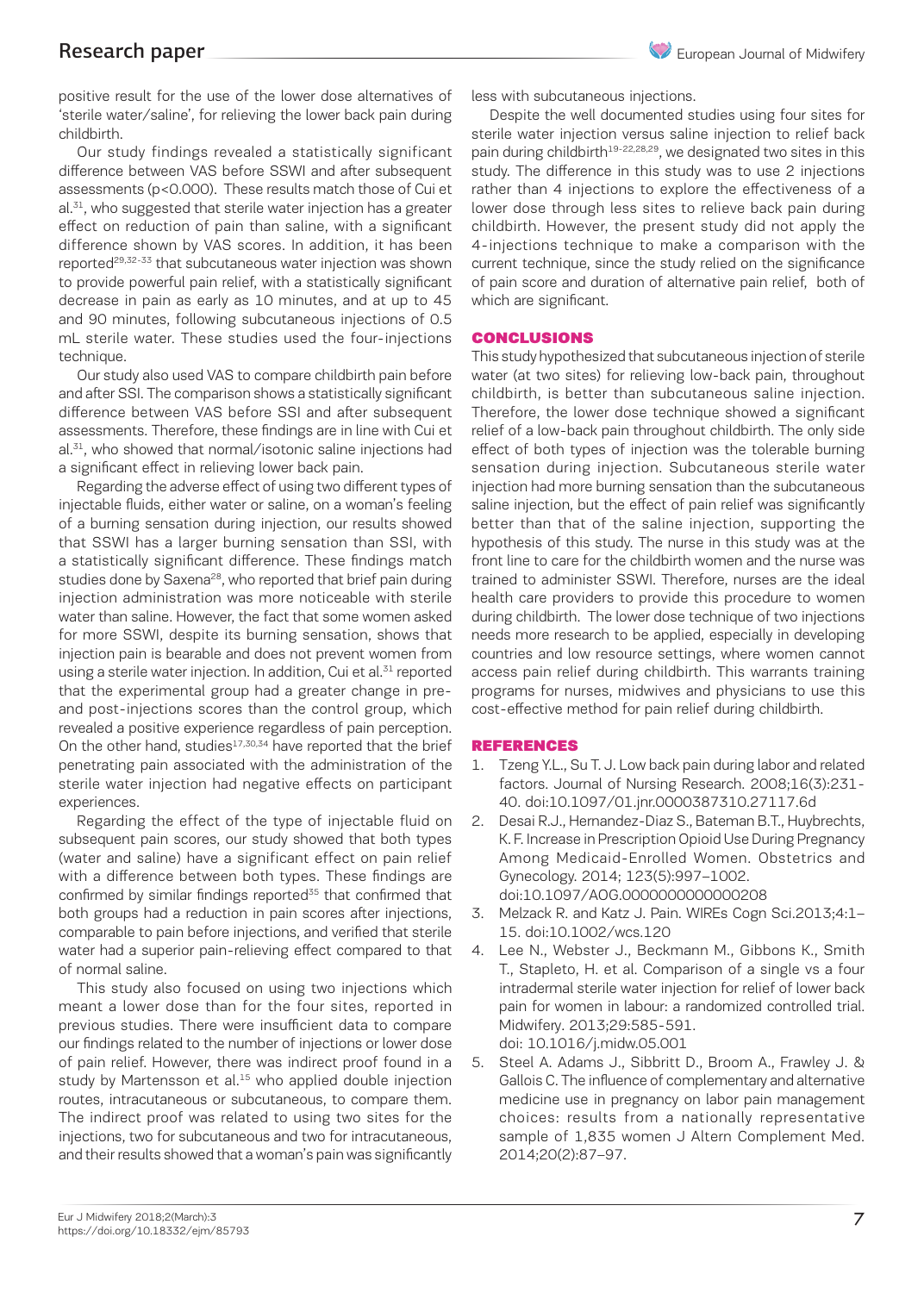- 6. Pincus J. Childbirth in a technocratic age: the documentation of women's expectations and experiences. Birth. 2014;40(2):150-1. doi:10.1111/birt.12045
- 7. Volmanen P., Palomaki O., Ahonen J. Alternatives to neuraxial analgesia for labor Curr Opin Anaesthesiol. 2011;24(3):235-41.

doi:10.1097/ACO.0b013 e328345ad18

- 8. Lavand'homme P., Roelants F. Patient-controlled intravenous analgesia as an alternative to epidural analgesia during labour: questioning the use of the short-acting opioid remifentanil. Survey in the French part of Belgium (Wallonia and Brussels). Acta Anaesth Belg. 2009;60:75–82.
- 9. Hawkins JL. Epidural Analgesia for Labor and Delivery. N Engl J Med. 2010;362(16):1503-10. doi:10.1056/nejmct0909254
- 10. Malvasi A., Tinelli A., Stark M., Pontrelli G., Brizzi A., Wetzl RG., Benhamou D. Low dose sequential combined spinalepidural anaesthesia in elective Stark caesarean section: a preliminary cohort study. Eur Rev Med Pharmacol Sci. 2010; 14:215-221.
- 11. Hutton EK., Kasperink M., Rutten M., Eitsma A., Wainman B. Sterile water injection for labour pain: a systematic review and meta-analysis of randomized controlled trials. British Journal of Obstetrics and Gynecology. 2009;116(9):1158-66. doi:10.1111/j.1471-0528.2009.02221.x
- 12. Kranke P., Lavand'homme P. The relief of pain in labour and the role of remifentanil. Eur J Anaesthesiol. 2012;29(3):116–120.

doi:10.1097/eja.0b013e32834f986d

- 13. Martensson, L., Wallin, G. Sterile water injections as treatment for low-back pain during labour: a review. Australian and New Zealand Journal of Obstetrics and Gynaecology. 2018;48 (4)369-74. doi:10.1111/j.1479-828x.2008.00856.x
- 14. Bahasadri S., Ahmadi-Abhari S., Dehghani-Nik M, Habibi G. Subcutaneous sterile water injection for labour pain: a randomised controlled trial. Australian and New Zealand Journal of Obstetrics & Gynaecology. 2006;46(2):102- 6. doi:10.1111/j.1479-828x.2006.00536.x
- 15. Martensson L., Nyberg K., & Wallin G. Subcutaneous versus intracutaneous injections of sterile water for labour analgesia: a comparison of perceived pain during administration. BJOG: An International Journal of Obstetrics & Gynaecology. 2000;107(10):1248-1251.
- 16. Fogarty V. Intradermal sterile water injections for the relief of low back pain in labour- a systematic review of the literature. Women & Birth. 2008;21(4):157-63. doi:10.1016/j.wombi.2008.08.003
- 17. Derry S., Straube S., Moore RA., Hancock H., Collins SL.Intracutaneous or subcutaneous sterile water injection compared with blinded controls for pain management in labour. Cochrane Database of Systematic Reviews. 2012;1. doi: 10.1002/14651858.CD009107.pub2
- 18. Martensson L., and Wallin G. Sterile water injections as treatment for low-back pain during labour: a review.

Australian and New Zealand Journal of Obstetrics and Gynaecology. 2008;48 (4): 369-374. doi:10.1111/j.1479-828x.2008.00856.x

19. Ader L., Hansson B., & Wallin G. Parturition pain treated by intracutaneous injections of sterile water. Pain. 1990;41(2):133-38.

doi:10.1016/0304-3959(90)90017-8

- 20. Trolle B., Moller M., Kronborg H., & Thomsen S. The effect of sterile water blocks on low back labor pain. American Journal of Obstetrics & Gynecology.1991;164(5):1277-128. doi:10.1016/0002-9378(91)90699-r
- 21. Wiruchpongsanon P. Relief of low back labor pain by using intracutaneous injections of sterile water: a randomized clinical trial. Journal of the Medical Association of Thailand. 2006;89 (5):571–576.
- 22. Martensson L., and Wallin G. Labor pain treated with cutaneous injections of sterile water: A randomized controlled trial. Br. J. Obstet. Gynecol. 1999; 106 (7): 633-7.
- 23. Peart K., James W. and Deocampo J. Use of sterile water injections to relieve back pain in labour. Birth Issues. 2006;15(1):18-22.
- 24. Wong-Baker FACES Foundation (2014). Wong-Baker FACES® Pain Rating Scale. http://www. WongBakerFACES.org. Accessed January 2018.
- 25. Baxter Healthcare Corporation Deerfield. IL 60015 USA Printed in USA 07 19 73 675 Rev. September 2014 Baxter, Viaflex, and PL 146 are trademarks of Baxter International Inc.
- 26. Lobo DN. Physiological aspects of fluid and electrolyte balance. University of Nottingham; 2003.
- 27. Crisp J., and Taylor C. Potter& Perry's fundamentals of nursing. 2nd Ed. Sydney: Elsevier; 2005.
- 28. Saxena KN., Nischal H., Batra S. Intracutaneous injections of sterile water over the sacrum for labour analgesia. Indian Journal of Anaesthesia. 2009;53(2):169-73.
- 29. Kushtagi P., Bhanu BT. Effectiveness of subcutaneous injection of sterile water to the lower back for pain relief in labor. Acta Obstet Gynecol Scand. 2009;88(2):231– 233.doi: 10.1080/00016340802635534
- 30. Lee N., Coxeter P., Beckmann M., Webster J., Wright V., Smith T., et al. A randomised non-inferiority controlled trial of a single versus a four intradermal sterile water injection technique for relief of continuous lower back pain during labour. BMC Pregnancy Childbirth. 2011;11(1). doi: 10.1186/1471-2393-11-21
- 31. Cui JZ., Geng ZS., Zhang YH., Feng JY., Zhu P. and Zhang XB. Effects of intracutaneous injections of sterile water in patients with acute low back pain: a randomized, controlled, clinical trial. Brazilian Journal of Medical and Biological Research. 2016;49(3): e5092. doi:10.1590/1414-431X20155092
- 32. Martensson LB. The Patient Observer: Sterile Water Injections for Labor Pain. BIRTH. 2010;37(4):334- 6 doi: 10.1111/j.1523-536x.2010.00429.x
- 33. Hosseini L., Najar S., Haghighizadeh MH.Effect of Subcutaneous Injection of Sterile Water on Labor Pain, Type of Labor, and Satisfaction with Pain Management in